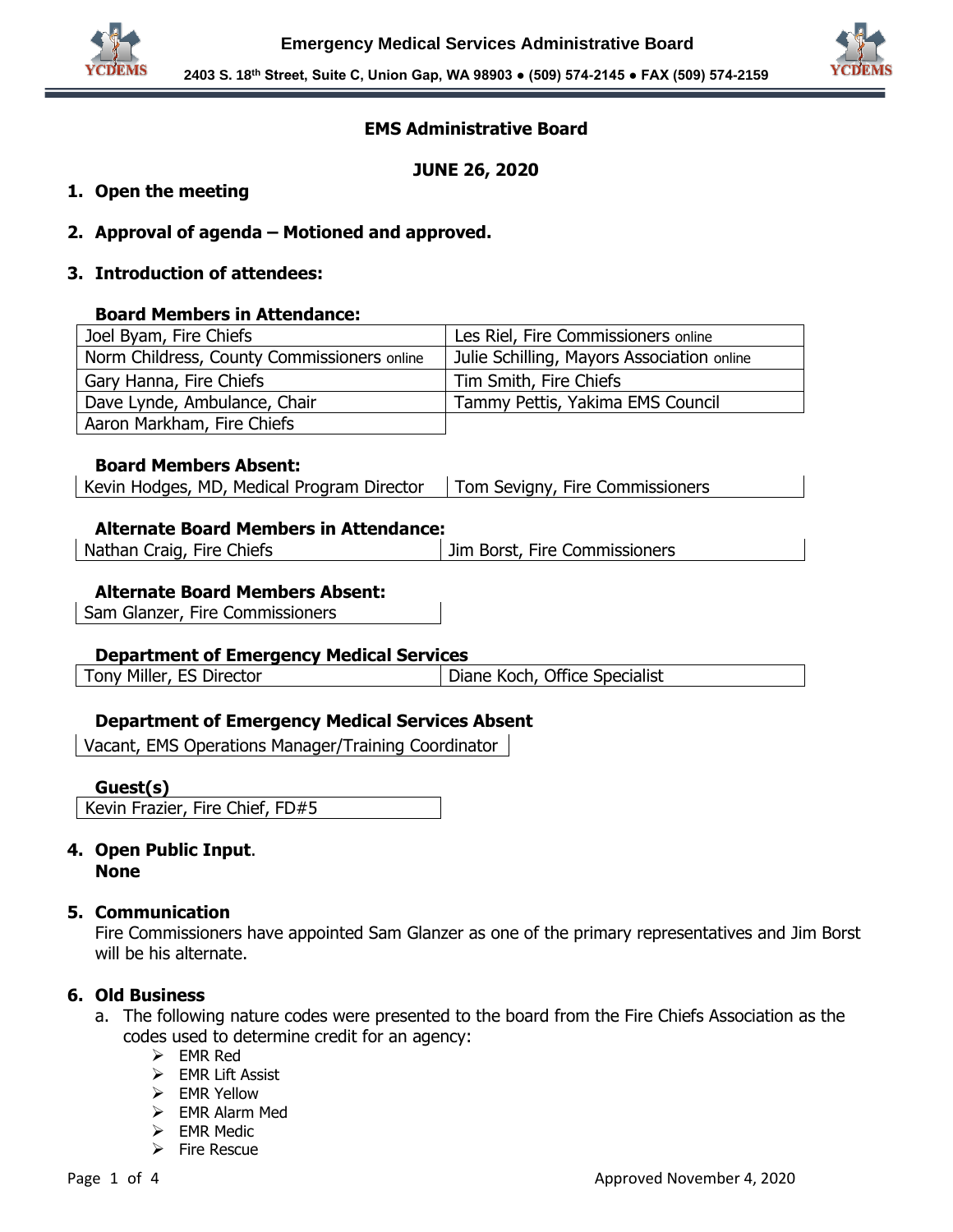

**2403 S. 18th Street, Suite C, Union Gap, WA 98903 ● (509) 574-2145 ● FAX (509) 574-2159**

- ➢ Fire Emergency Water Rescue
- ➢ MVA Injury
- ➢ MVA Unknown

Union Gap and Broadway are contracted with the City of Yakima Fire Department and currently they are given credit for the call. Then those departments use the funds to pay the agency per the contract.

Private ambulances do not get credit for calls, as they are not part of the levy. The exception to the rule is Sunnyside Fire Department, which runs a fire based ambulance. They only receive credit for those runs that are within their boundaries (city limits). The residents of Sunnyside are charged for the calls, but it is at a lesser rate, than the charges for the calls outside of their boundaries.

b. Fire District #5 Dispatch and Suncomm have different ways that the runs numbers are determined. This past year the overall run numbers were very close.

Fire District #5 Dispatch goes back and QAs all of the runs by error code and to verify that the calls are credited to the correct agency. Suncomm leaves that up to the individual departments. The issue is it takes Lower Valley Dispatch approximately 40 hours to QA 2500 calls and Upper Valley Dispatch (Suncomm) has 15,000 calls.

For example, Joel went through the large packet from SunComm and found 60 calls that were not from his department but belonged to departments in the upper valley. For West Valley, if a call happens in the DNR area, they are charged from the dispatch fee for DNR to be dispatched for a fire, but West Valley is not responding, but if someone breaks a leg up there, then West Valley does respond.

- Discussion on if there is a better source of information.
- Discussion on getting better reports, including an address for the runs from Suncomm.
- Discussion continued on what will be the best way to run the numbers to ensure that each agency is credited correctly. It is the understanding of district 5, that Suncomm is not flagging calls where the code maybe changed, whereas District 5 is flagging the calls.

The process discussed for resolving disputes regarding run numbers:

- i. First of March, run numbers are requested from dispatch centers and sent to the fire chiefs for verification.
- ii. All agencies must submit their run numbers to the EMS office by March  $31<sup>st</sup>$ . This may be done using ERS data or other sources.
- iii. During the month of April chief/agencies will work with dispatch to clarify disputes regarding the number of runs.
- iv. During the May EMS Administrative Board meeting the run numbers will be finalized and any unresolved disputes will be settled.
- c. Research levy formula distribution
	- $\triangleright$  Property data changes daily. Changing the property values in the formula does not make huge changes. The biggest change was \$3,000.
	- $\triangleright$  Pulling population made huge differences. Updated population is only done for cities, not fire districts/counties. There a few \$100,000 swings.
	- $\triangleright$  If you pull call numbers again you get big swings.

Assessed values on tribal lands is listed at all \$0. The population is counted on the tribal lands.

A lot of the issues that were happening was because calls were being double counted in some instances, which causes the value of each call to go down.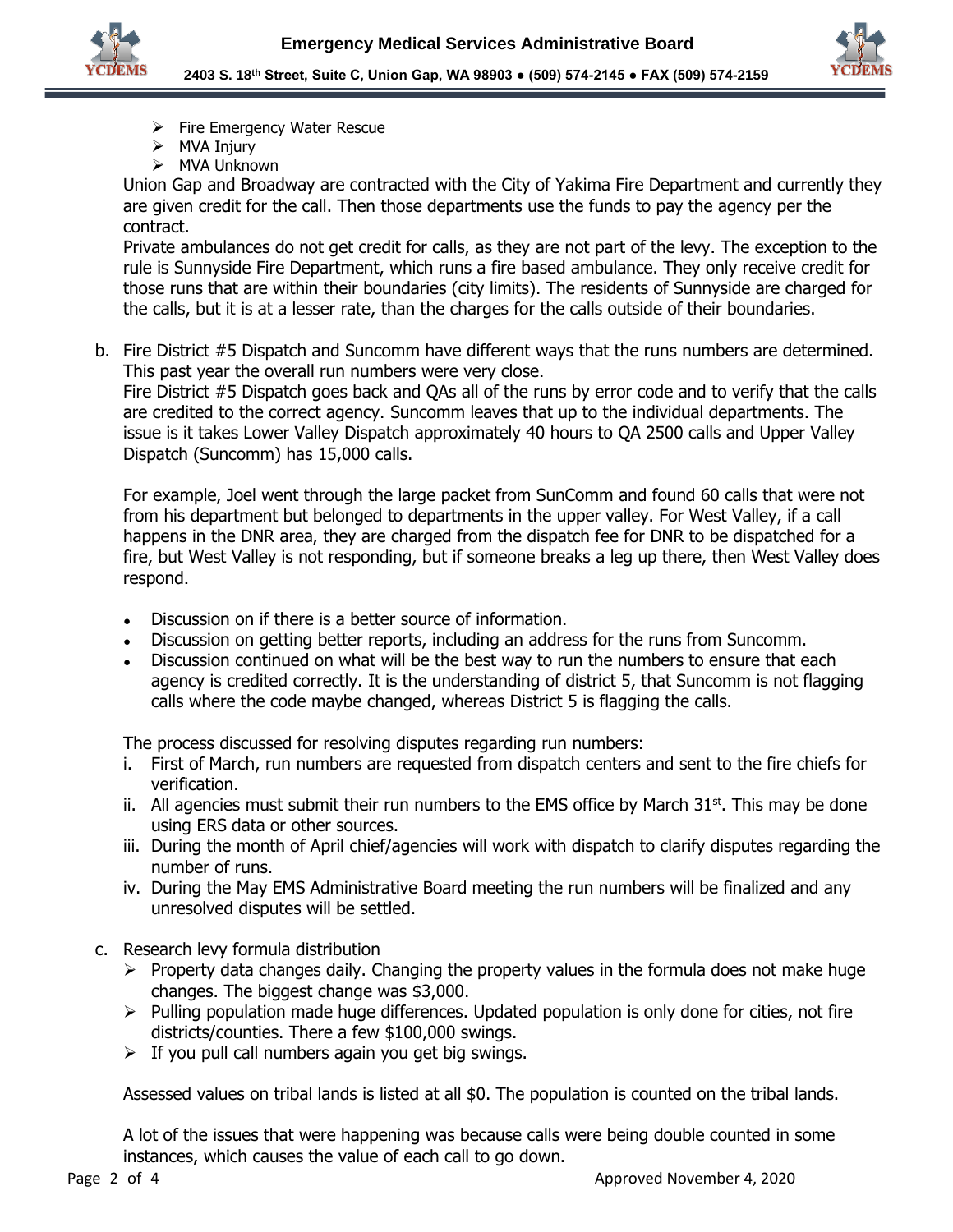



During May of 2018 it was discussed and voted on that each department would receive no less than 80% of assessed value, no more than 100% of assessed value. Changes could not be made due to the way it was presented.

It is up to this group to make changes that are sound solutions.

- $\triangleright$  Discussion on freezing agencies that are over 100%, but never totally agreed upon. Nathan suggest we take 80% of assessed values to every agency and then the other 20% goes to the good of the whole.
- $\triangleright$  Take the 11.5% to run the EMS office off the top.
- ➢ Give each agency 80% of assessed value (or maybe it is 75%). Then take remaining amount and use that for the value of the calls. That way whoever goes on the most calls gets the most money. This eliminates the population.

Discussion on how the EMS levy funds are distributed to each department by the formula. This causes some districts/departments to not receive at least 80% of the funds generated in their area, and some districts/departments to get over 100% of the funds generated in their area.

Group would like to Dave and Nathan to model the numbers and send those out to the chiefs for further discussion.

The out of district funds was started to help any agency that responds outside of their district. There has never been a lot of calls submitted for reimbursement.

d. If levy permanent then it would reset every year, to 0.25 cents. Remember that if property levels decrease then we would lose money.

Les Riel would like us to also think about if the levy should be raised, be fore 6 years, 10 years or permanent.

This discussion will be held over until we are closer to running the levy, so that we can determine how the economy is doing.

- e. Assessed values when should the numbers be pulled? Discussion followed on when the assessed values are pulled for taxes by the Assessor's Office. If was decided that this will be determined and that will be the assessed value that is plugged into the formula.
- f. Population Data Numbers this was discussed above. Only the cities and the county as a whole are updated yearly. Using the census data may be archaic but at this time it is still the best option.
- g. The original EMS Levy work was done to identify the deficiencies and needs and the 1/3 x 3 formula (the formula was gotten from King County). The resolution did not contain the formula.

The formula can be changed by the Administrative Board. It must be fair, equitable and agreed upon by everyone.

# 7. Good of the Order

Discussion from the last meeting regarding the skewed numbers and that either Yakima Fire Department or Union Gap Fire Department ended up with more money than they should have. During that meeting the county commissioner in attendance said he was going to fix it. It has not yet been fixed. The range of funds that should have been distributed to the other agencies ranged between \$500 and \$6,000. Would like a date of when this discrepancy will be fixed.